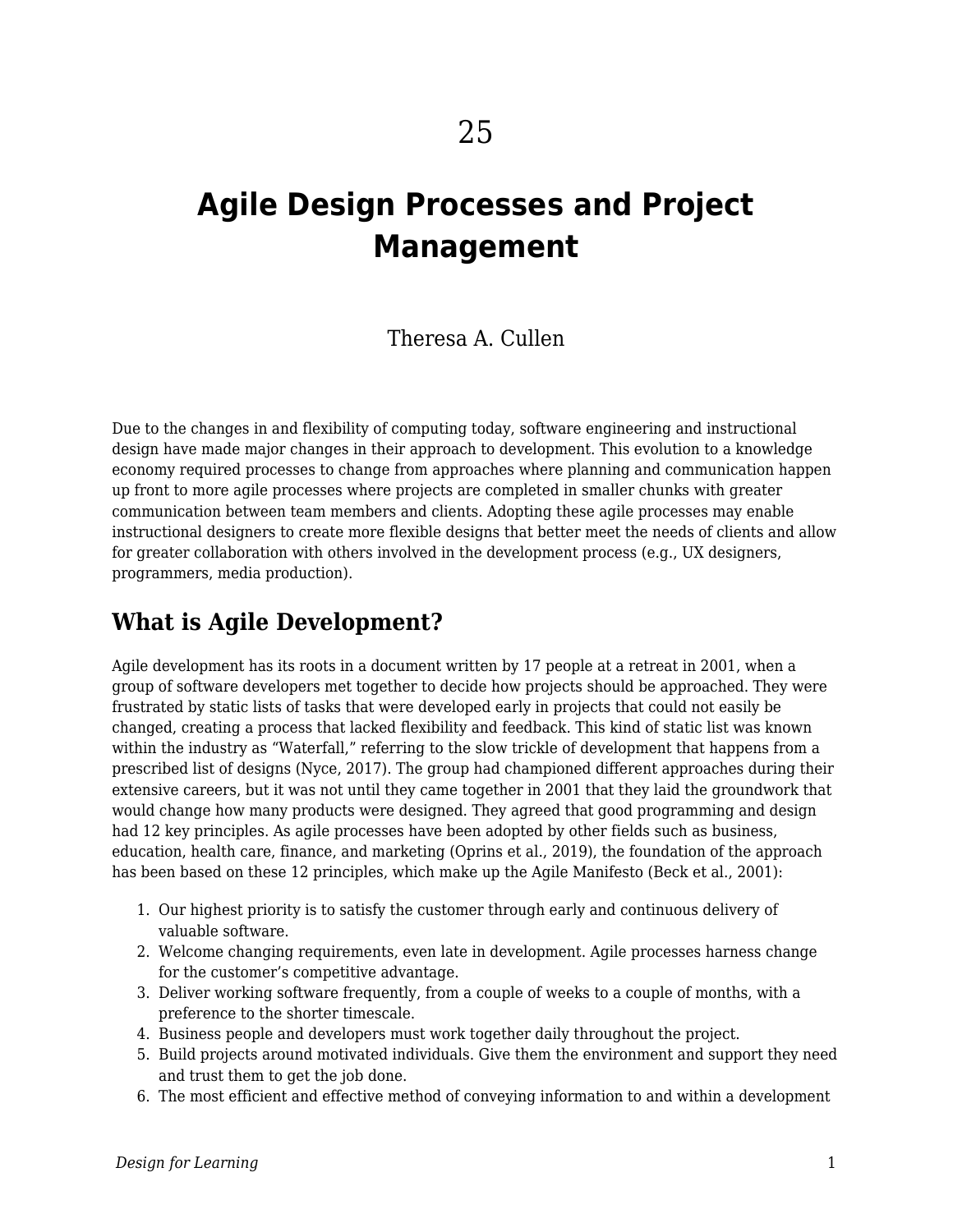team is face-to-face conversation.

- 7. Working software is the primary measure of progress. Agile processes promote sustainable development.
- 8. The sponsors, developers, and users should be able to maintain a constant pace indefinitely.
- 9. Continuous attention to technical excellence and good design enhances agility.
- 10. Simplicity—the art of maximizing the amount of work not done—is essential.
- 11. The best architectures, requirements, and designs emerge from self-organizing teams.
- 12. At regular intervals, the team reflects on how to become more effective, then tunes and adjusts its behavior accordingly.

#### **Summary of the 4 Values of the Agile Manifesto**



[Watch on YouTube https://edtechbooks.org/-Skm](https://www.youtube.com/embed/gf7pBZxOCtY?autoplay=1&rel=0&showinfo=0&modestbranding=1)

Agile has become a generic term for processes that adhere to the agile principles laid out in this Agile Manifesto, much like ADDIE is a basic process for instructional design or design thinking is a generic process for approaching design projects. For example, there are different instructional design approaches (e.g., Dick and Carey; Morrison, Ross, Kemp, and Kalman; and Smith and Regan), but they all include basic principles such as needs analysis and evaluation. The same is true of agile processes, as there are different approaches to realize the key components of the agile manifesto in practice.

One of the most prevalent agile approaches is called Scrum, which is used by businesses both in software engineering and other areas. The value of Scrum is that it has clear roles for different individuals and a variety of agile processes used in design. Even as agile processes are repackaged in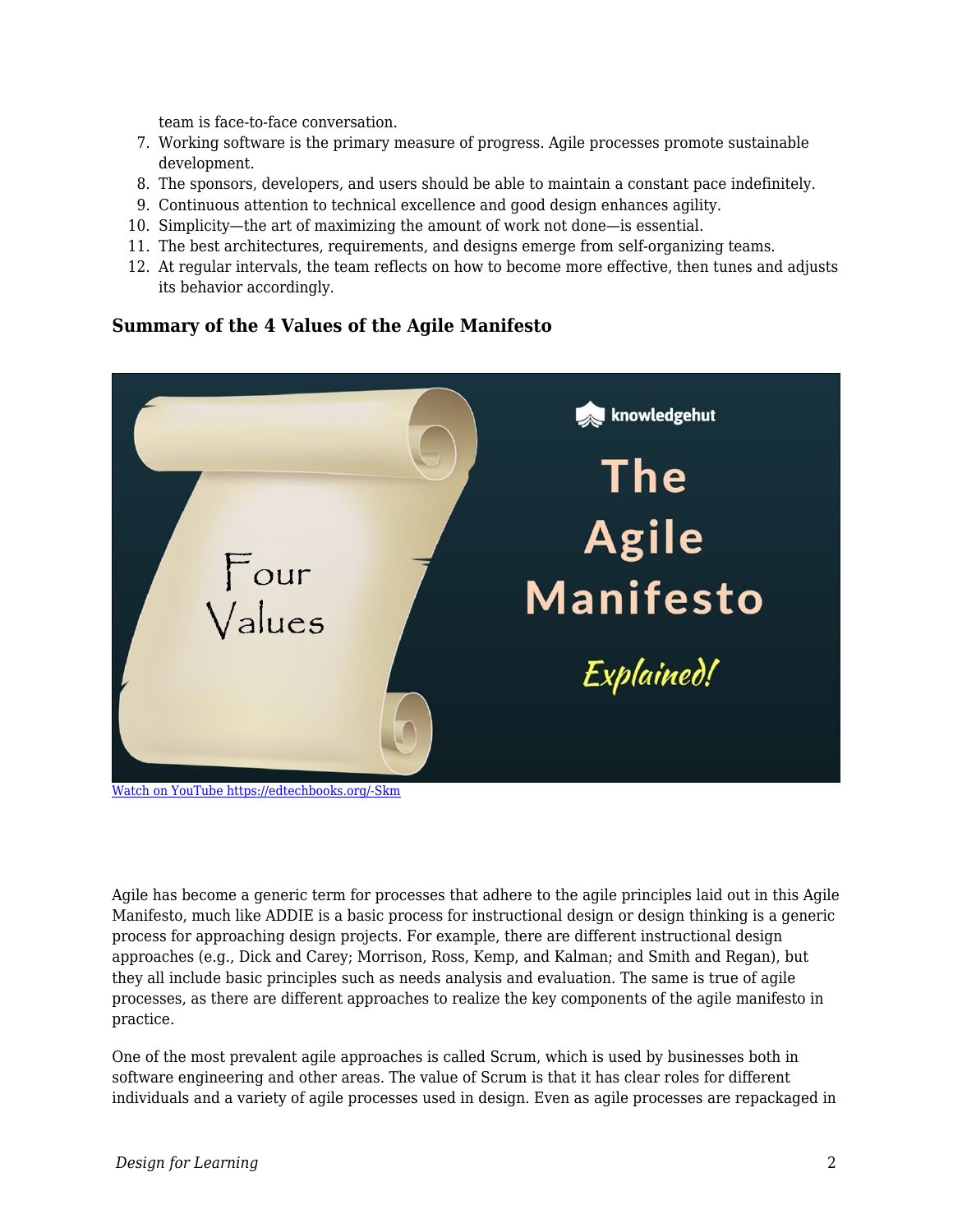a variety of products (Scrum, Adaptive Project Development [ADP], Kanban, etc.) they all adhere to these 12 principles that define agile development (Portman, 2019). Key components present in all products include constant communication with the client, support for the development team, a focus on deliverables that are fast enough to produce forward motion, and a focus on developing a reliable and robust product.

#### **Review of Agile Principles**



[Watch on YouTube https://edtechbooks.org/-ZtZJ](https://www.youtube.com/embed/Z9QbYZh1YXY?autoplay=1&rel=0&showinfo=0&modestbranding=1)

To examine designing through an agile framework, let's look at some key components of Scrum. Scrum is defined as "a framework within which people can address complex adaptive problems, while productively and creatively delivering products of the highest possible value." (Schwaber & Sutherland, 2017). The Scrum processes and roles defined in Table 1 support agile processes in practice.

#### **Table 1**

*Key Terms Related to Scrum Processes*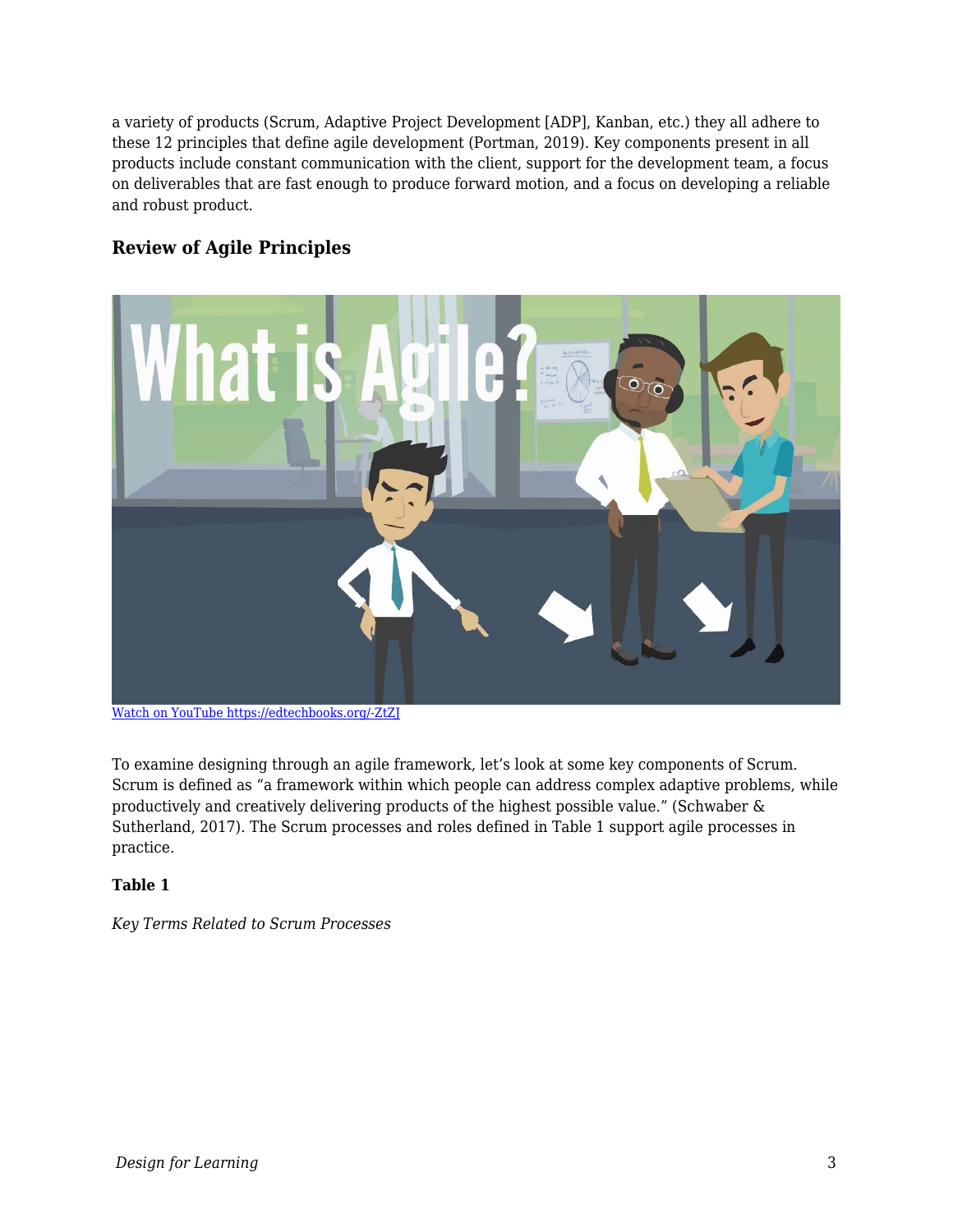| <b>Backlog</b>          | A list of tasks that need to be completed as part of the project. This list is<br>prioritized by team members at the beginning of each sprint. The backlog<br>allows the team to communicate priorities with a client and accurately<br>predict the timeline of a project.                                                                                                                     |  |  |
|-------------------------|------------------------------------------------------------------------------------------------------------------------------------------------------------------------------------------------------------------------------------------------------------------------------------------------------------------------------------------------------------------------------------------------|--|--|
| Sprint                  | A short interval of time (often two weeks) where the team decides on a set of<br>backlog tasks to achieve as a team. An example sprint dashboard, representing<br>the backlog and completed items on a project, is shown in Figure 1. An example<br>sprint team is shown in Figure 2.                                                                                                          |  |  |
| Sprint<br>Retrospective | As in all agile processes, reflection is an important part of Scrum. At the end of<br>each sprint, the Scrum team takes time to review how the processes went and<br>make plans to improve processes in the future. They ask questions like, "What did<br>we do well and what should continue?" or "What could we improve?".                                                                   |  |  |
| Stand Up                | A daily meeting that is designed to last 15 minutes or less to update the team on<br>accomplishments, problems, and status. It is called a stand up because it is meant<br>to be kept short by having everyone stand during the meeting. During the<br>meeting, team members ask questions like, "What did I do yesterday?", "Am I<br>blocked by anything?", or "What do I plan to do today?". |  |  |
| Scrum Master            | The person managing the Scrum team who makes sure that all team members are<br>getting the resources they need and adhering to the team plan.                                                                                                                                                                                                                                                  |  |  |
| Definition of<br>Done   | This is an agreed-upon level of fidelity for product production in each sprint. The<br>team must agree what is the expectation of each team member's work.                                                                                                                                                                                                                                     |  |  |
| Product Owner           | This is the person who is responsible for the backlog. They work to develop an<br>accurate timeline and keep the project on track. The Product Owner cannot be the<br>Scrum Master.                                                                                                                                                                                                            |  |  |
| Scrum Team              | All of the people involved with the design of the product. This could include<br>developers, UX designers, QA, and instructional designers, given the project.<br>Different sprints could have different team members.                                                                                                                                                                         |  |  |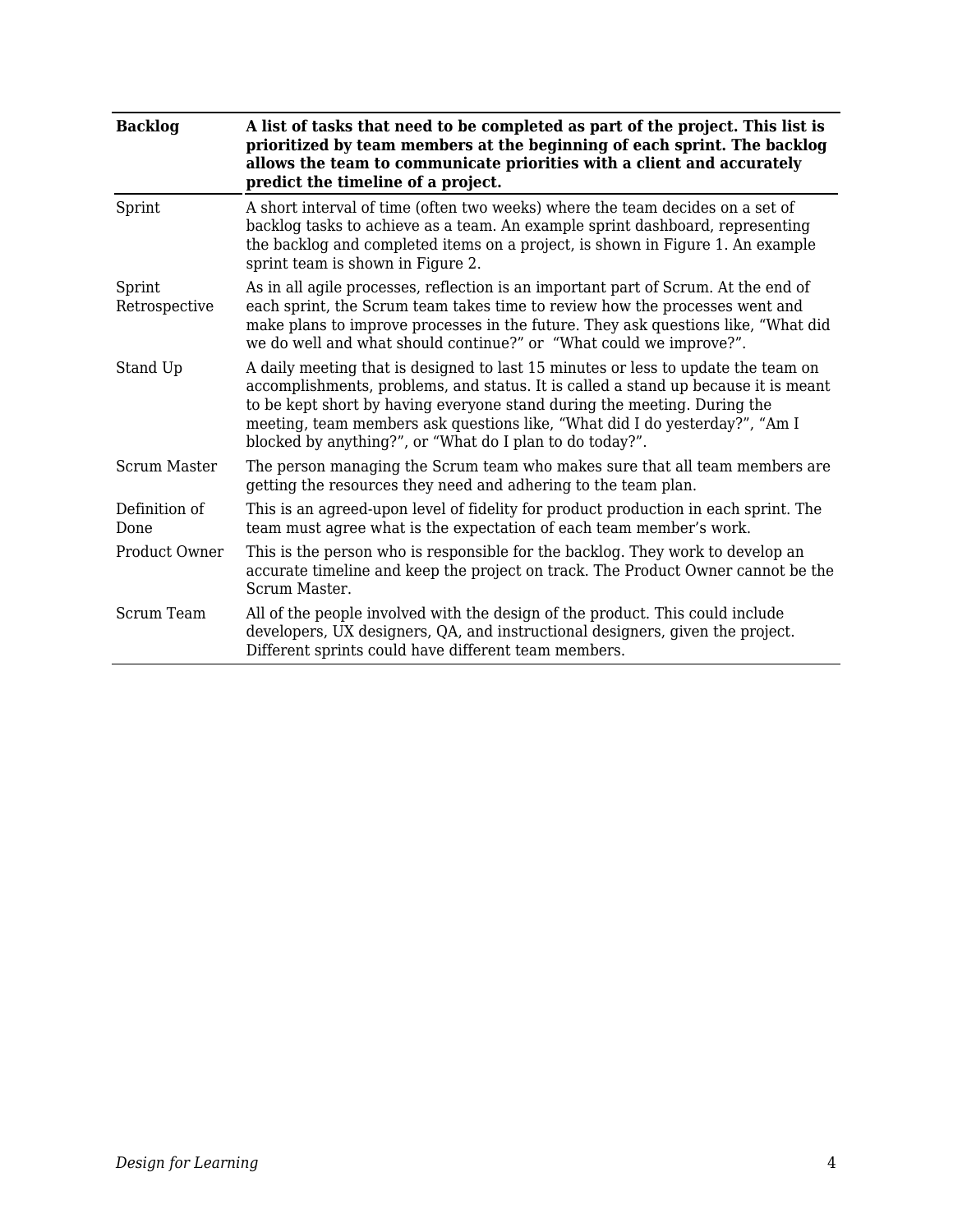### **Scrum Basics and Roles**



[Watch on YouTube https://edtechbooks.org/-wfpp](https://www.youtube.com/embed/aQrsVfjbQZ4?autoplay=1&rel=0&showinfo=0&modestbranding=1)

#### **Figure 1**

*Example Sprint Dashboard*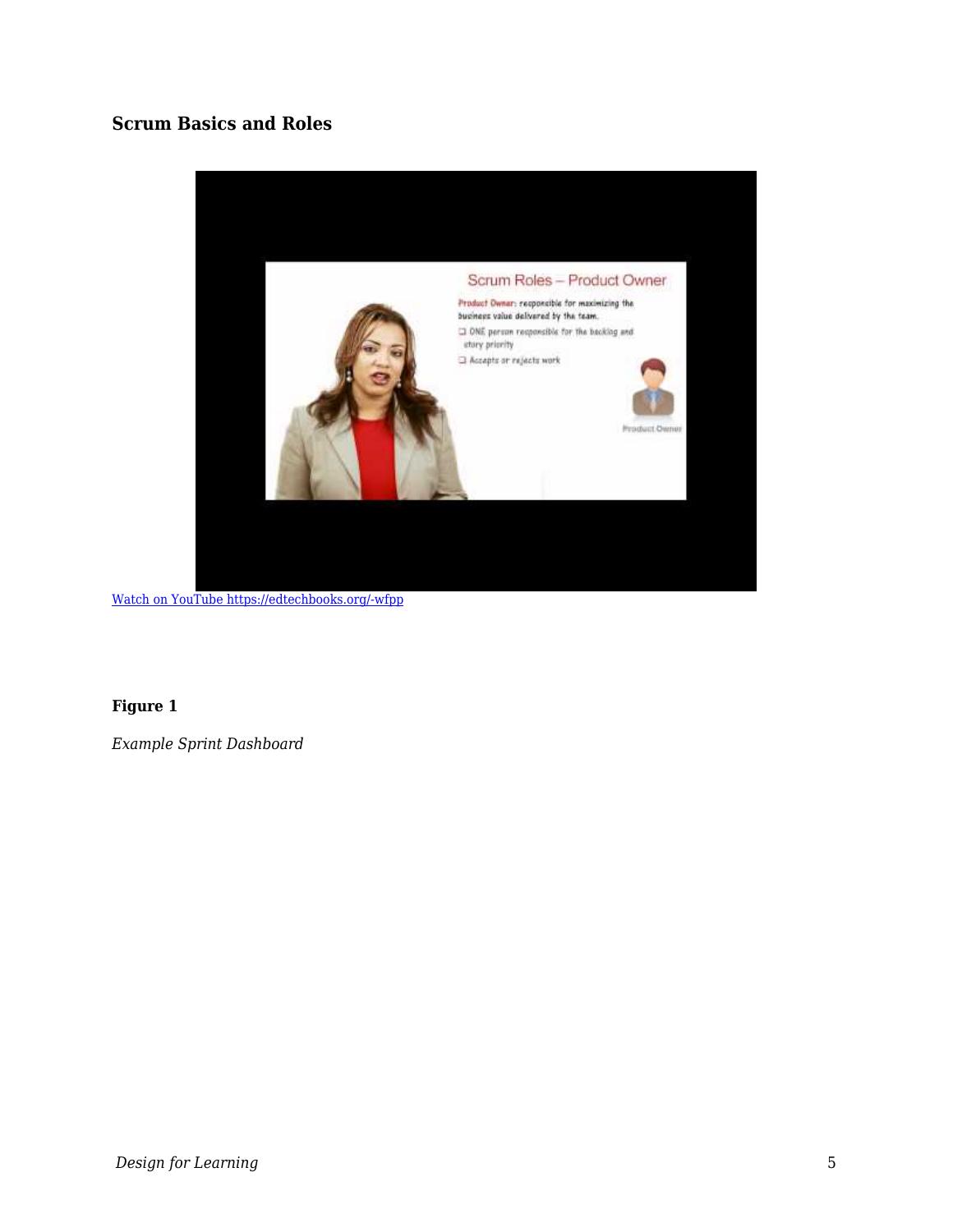

*Note.* ["Sprint dashboard"](https://www.flickr.com/photos/34886431@N00/5755676690) by [Tiendq](https://www.flickr.com/photos/34886431@N00) is licensed under [CC BY-NC-ND 2.0](https://creativecommons.org/licenses/by-nc-nd/2.0/?ref=ccsearch&atype=rich)

## **Figure 2**

*Example Sprint Team*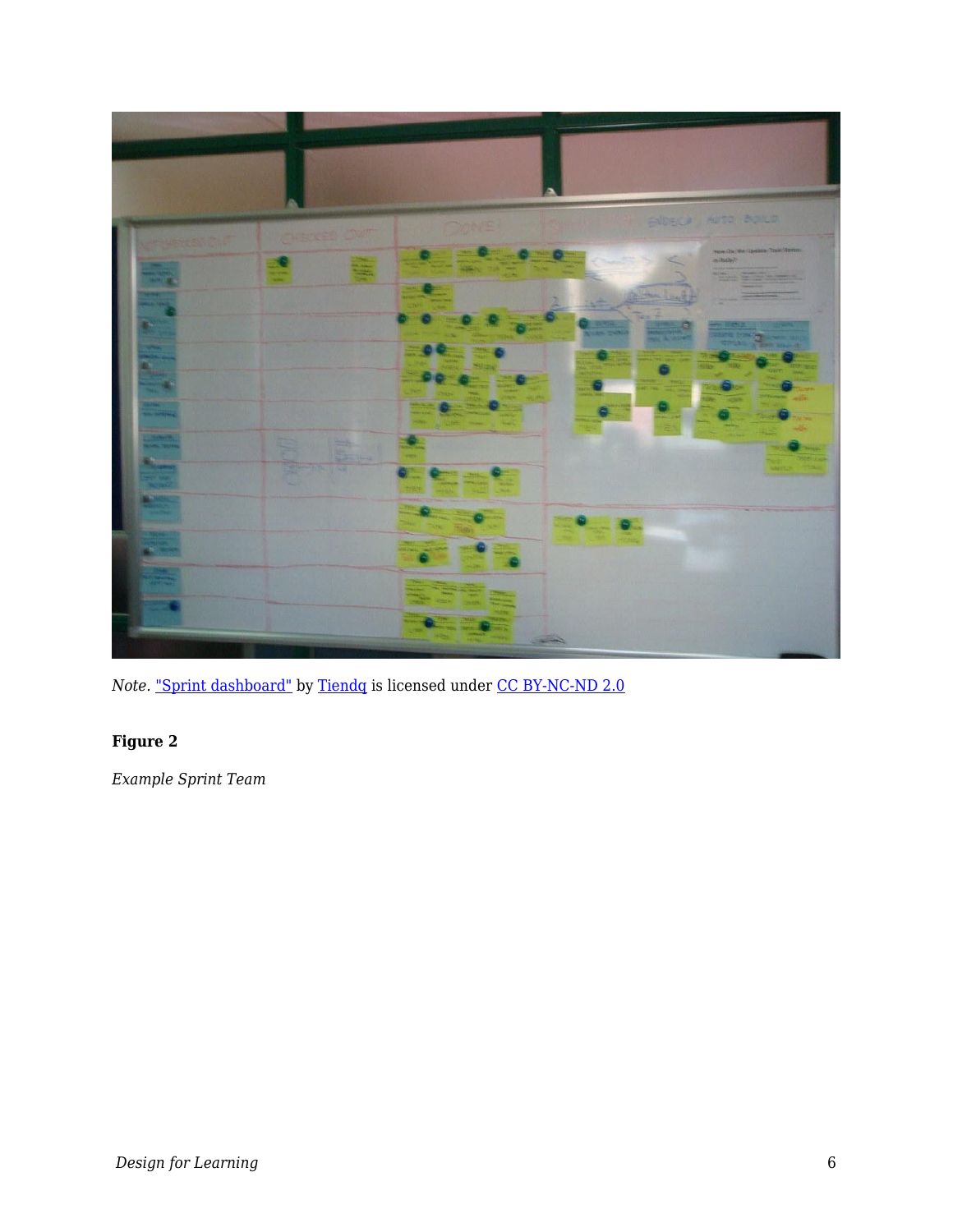

*Note. ["The Agile PM Game \(Aug '11\)"](https://www.flickr.com/photos/58816914@N05/6080263984) by [VFS Digital Design](https://www.flickr.com/photos/58816914@N05) is licensed under [CC BY 2.0](https://creativecommons.org/licenses/by/2.0/?ref=ccsearch&atype=rich)*

## **Need for Agile Processes in Instructional Design**

By nature of their work, instructional designers (IDs) collaborate with diverse groups such as UX designers, programmers, media creators, and a variety of subject matter experts. It is to be expected that instructional design processes may be influenced by those other fields and IDs may even be required to use processes from other disciplines such as programming. One problem that many teams find is the need for quick results and to maintain good communication with a client throughout the design process. Adnan and Ritzhaupt (2018) summarized the criticism that traditional instructional design approaches like ADDIE are not flexible and are less able to produce dynamic projects—especially those that require flexibility and updating. The flexibility of an agile approach allows for both speed of design, but also better repurposing and tailoring for different design problems. Being knowledgeable about agile processes in both instructional design and other fields will enable better team collaboration and client communication (Oprins et al., 2019).

Fernandez and Fernandez (2006) examined agile versus traditional approaches to project management. In a traditional approach, instructional designers may meet with a client at the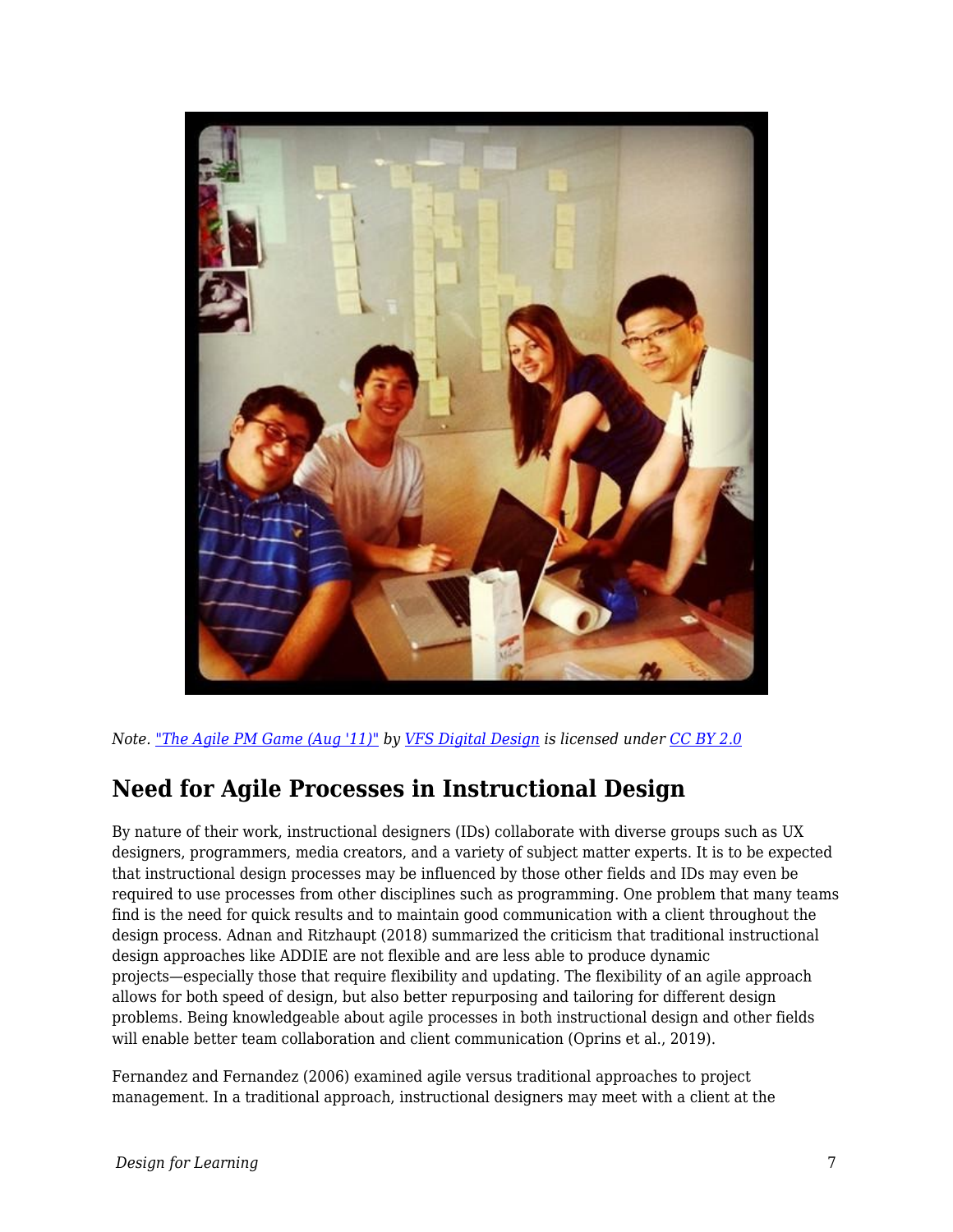beginning of a process, and then create designs, only to unveil them when the project is done. They found that these traditional or waterfall approaches did not meet the needs of the fast-changing markets and the need to have products available quickly to stay competitive. They found that business practices were changing towards shared responsibility and team collaboration. Leaders were no longer in charge of projects, but instead they were in charge of teams that have different skills but were all committed to making the client's project a reality. Agile is a mindset above all else that includes shared responsibility and design, regular client communication, and embracing change throughout the process.

While an agile approach is different from traditional instructional design approaches, our field has a history of flexible design approaches too. The most notable was rapid prototyping, proposed by Tripp and Bichelmeyer in 1990. Rapid prototyping comes from software engineering's approach to design where they create prototypes, test them, and then quickly revise them based on the results. Tripp and Bichelmeyer (1990) argued that instructional problems cannot be defined fully at one time and therefore a new flexible approach would allow for more adaptability and response to deep learning issues that become apparent through the design process.

There are many similarities between rapid prototyping discussed in 1990 and agile processes now, specifically, the focus on the product and being open to change in design through regular communication with clients. That is not to say that most instructional designers do not communicate with clients regularly, but rather that choosing an agile approach places the client at the forefront while still not conflicting with key components of the instructional design process like establishing need, breaking down learning processes, and designing effective evaluation.

Now that you have some of the terminology and history, let's compare traditional instructional design approaches to agile approaches in Table 2. Using the ADDIE acronym to compare how each method approaches important tasks in designing effective instruction allows us to see that both approaches deal with the same information and issues and both can produce effective instruction.

#### **Table 2**

| Task           | <b>Traditional Instructional Design</b>                                                                                                            | <b>Agile Processes</b>                                                                                                                                                                                                                                                                       |
|----------------|----------------------------------------------------------------------------------------------------------------------------------------------------|----------------------------------------------------------------------------------------------------------------------------------------------------------------------------------------------------------------------------------------------------------------------------------------------|
|                | Client Involvement Utilizes a single or a few major delivery points<br>and feedback points with the client.                                        | Relies on delivery points to the client in short time intervals (often 2)<br>weeks). Focuses on constant iterations.                                                                                                                                                                         |
| Analysis       | Perform needs and task analysis at the<br>beginning of the design process. Emphasizes<br>depth.                                                    | Generates user stories throughout the process to illustrate needs<br>which are revisited at the beginning of each sprint. Emphasizes<br>speed.                                                                                                                                               |
| Design         | Communicates overall design by producing<br>design documentation at the beginning of the<br>process that is used throughout the entire<br>process. | Communicates overall design by creating a backlog of tasks that the<br>development team chooses from to set goals for each sprint. Design<br>is revisited at the end of each sprint.                                                                                                         |
| Development    | Produces large parts of a project at once based<br>on learning objectives or content topics.<br>Emphasizes producing a complete learning<br>unit.  | Produces small components of content throughout the process<br>focused on delivery to address items in the backlog. Emphasizes<br>forward movement on content development.                                                                                                                   |
| Implementation | Implements a complete project or complete<br>module with all parts of instruction and<br>assessment complete.                                      | Releases completed components at the end of each sprint. In a web<br>or app-based design, the team can "push out" parts of the project<br>regularly. The release may not produce a complete product at every<br>update, but instead focuses on continual improvement of released<br>content. |
| Evaluation     | Evaluated as a complete unit with feedback<br>from users and clients.                                                                              | Engaged in constant evaluation due to the retrospective process at<br>the end of each sprint. Project is constantly going through feedback<br>loops and adjusting based on client and updated user stories at each<br>sprint.                                                                |

*Comparison of Traditional Instructional Design to Agile Processes*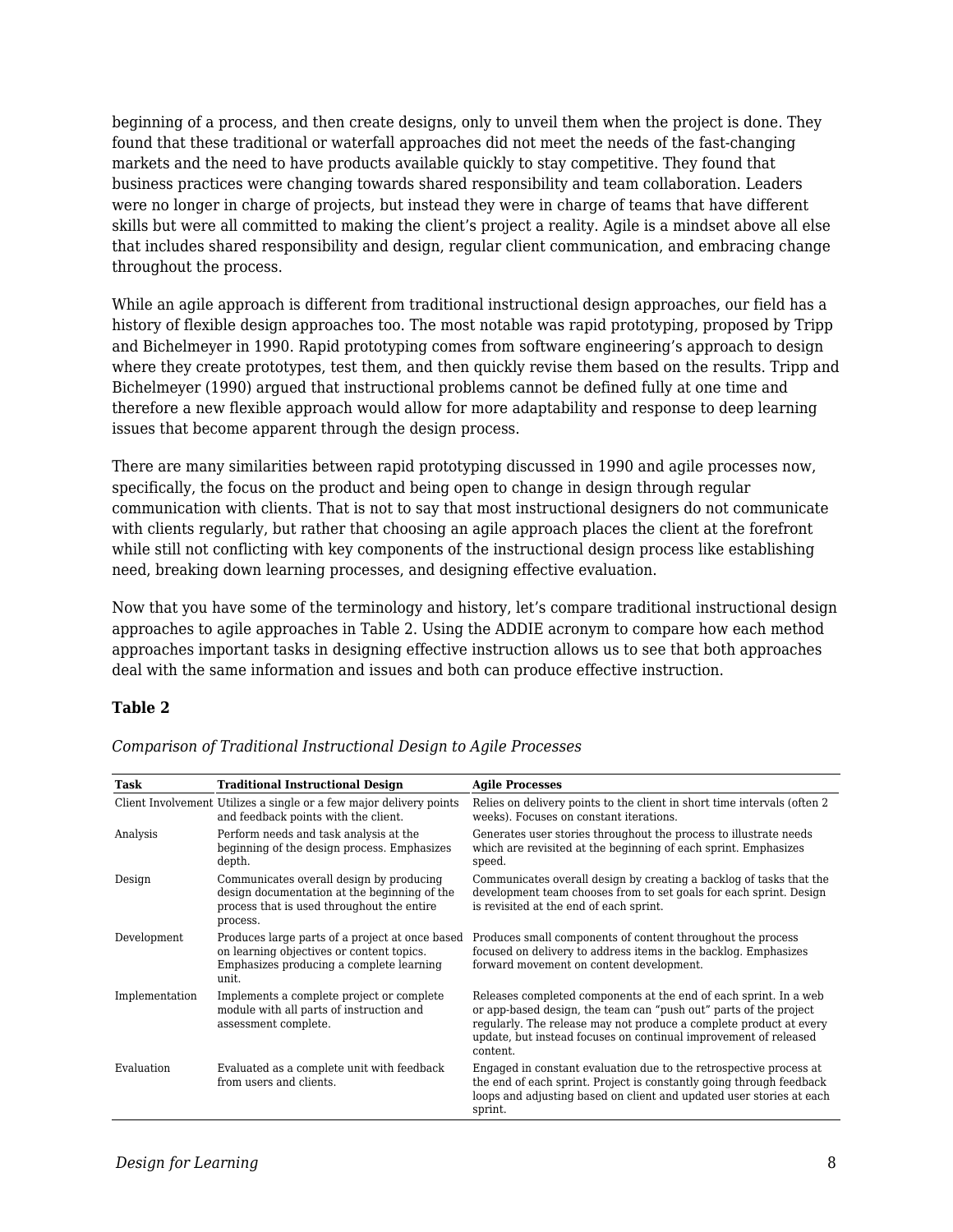#### **An Example of Scrum in Practice**

At a university where I worked, our Information Technology department used Scrum processes to manage large projects. The department set out to redesign the student and faculty portal. They started by having focus groups of faculty and students about how they used the existing tools and what they thought was missing. This would be very similar to learner and needs analysis processes in instructional design. The team used these focus groups to create user stories. Each user story highlighted a different stakeholder and what they needed from the product they were designing. Then, the Product Owner took that feedback and created a backlog of tasks with different priorities that had to be completed (see Figure 3 for an example backlog). They created these with input from all members of the team with a goal of forward movement and the ability to release improved functionality at regular intervals.

For example, in this project, the first sprints focused on interface design. Members of the sprint team included people from marketing and web design to make sure that the overall look matched the brand and other components used by faculty and students. After several sprints to design the look, the product owner moved people down the list of priorities to begin to design the functionality. Not all tools were redesigned at once. In fact, the Scrum team decided to focus on student tools first like enrollment and financial services. About halfway through the year-long project, members of the Scrum team visited faculty and student meetings to ask for input on what they had designed so far. They announced that it would be several months until faculty functions would be the priority in the backlog and continued to refine student functions based on feedback.

Throughout the process, the Scrum team published new tools and functions in the portal and had students and faculty start using them. They gained feedback, reflected on what they had already designed and changed their priorities and the product moving forward. Redesigning an entire university records and communication portal is a major undertaking, but by using Scrum processes the team was able to show results and continue to tailor their product to their stakeholders. They were also able to push out different usable products throughout the year without waiting for the entire project to be finished.

#### **Figure 3**

*Example Backlog for the Portal Project*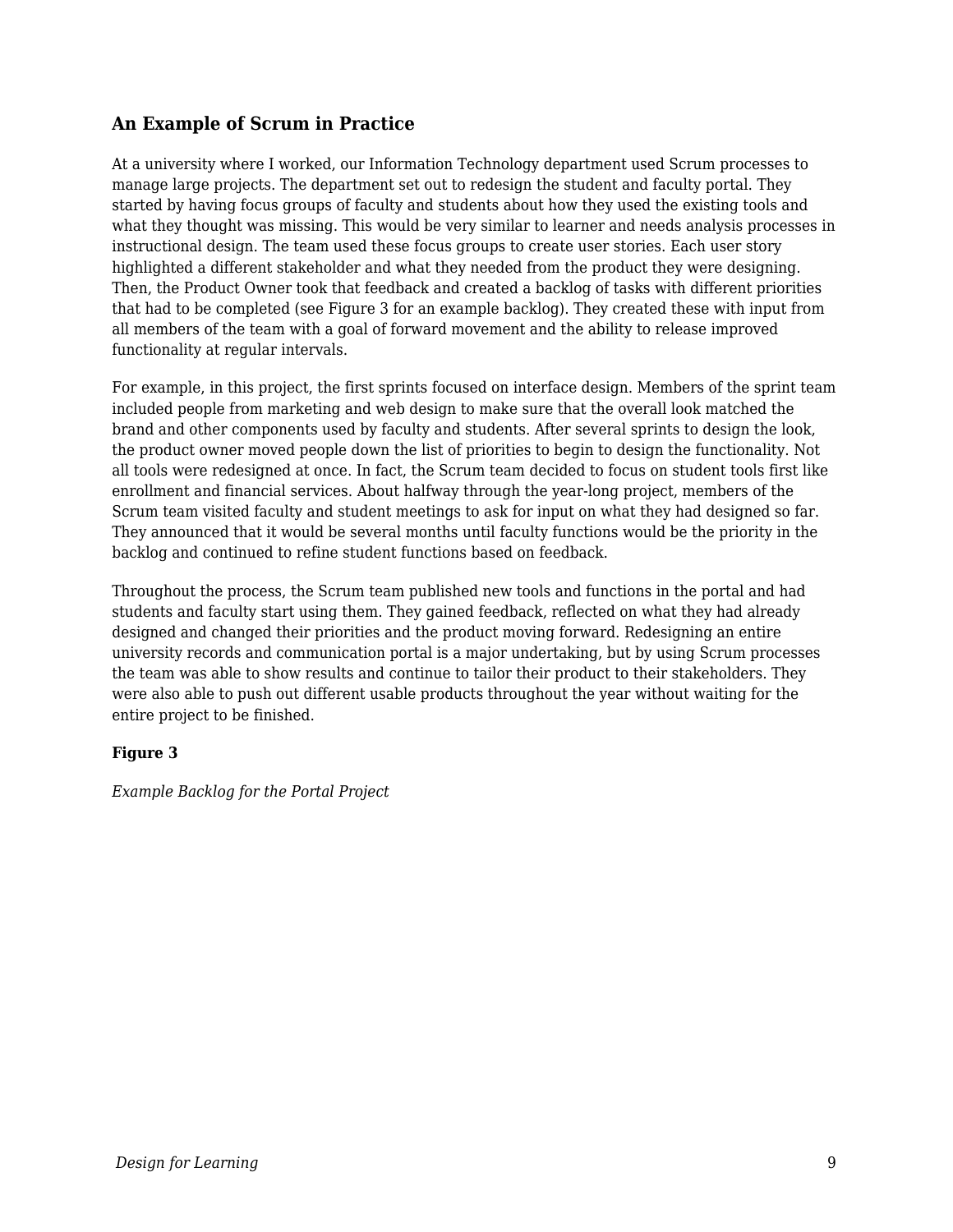#### **Backlog for Portal Project**

| <b>In Progess</b>                                                                        | <b>Soon</b>                                                                              | <b>Future</b>                                                                     | <b>Completed</b>          |
|------------------------------------------------------------------------------------------|------------------------------------------------------------------------------------------|-----------------------------------------------------------------------------------|---------------------------|
| Faculty: Advising                                                                        | Student: Billing                                                                         | Parent: Billing                                                                   | Overal Interface Design   |
| <b>Faculty: Course Listing</b>                                                           | Faculty: Book requests                                                                   | Adminisitrator: Reports                                                           | Log in and authentication |
|                                                                                          | Faculty and Student: LMS launch                                                          | Student: Jobs                                                                     | Student Feature: enroll   |
|                                                                                          |                                                                                          | <b>Student: Organizations</b>                                                     | Student Feature: advising |
| January $2 - 15$                                                                         | January 20- February 4th                                                                 | February 7th - 21st                                                               | Oct 1 - present           |
| Retrospective: January 16                                                                | Retrospective: February 5th                                                              | Retrospective: February 22nd                                                      |                           |
| <b>Product Owner communicates</b><br>with client and reviews backlog<br>for next sprint. | <b>Product Owner communicates</b><br>with client and reviews backlog<br>for next sprint. | Product Owner communicates<br>with client and reviews backlog<br>for next sprint. |                           |

## **Conclusion**

Following more agile processes can be a choice by an instructional designer, or it can be part of a company's culture. Agile processes are not at conflict with good practices in instructional design. In fact, steps like creating a backlog that prioritize features, gaining customer feedback on designs during the process, and being reflective is good practice. Taking an agile approach to instructional design can benefit the team dynamic and instructional product. The team dynamic is improved through improved client communication, flexibility, and creating components that could be better reused in other projects with similar user stories. Tripp and colleagues (2016) found that a workplace that embraces agile processes could increase job satisfaction among its employees. Fernandez and Fernandez (2006) found that agile made projects more adaptable and able to produce products faster. Oprins and colleagues (2019) point out having an agile approach emphasizes the importance of people in an organization, builds empathy, and guards against automation. Agile processes, when followed, can improve team communication and keep team members from pursuing dead ends or wasting important time because all of the team were not "on the same page."

There are also downsides to following agile processes. Regular communication with team members and clients takes time and can slow down some aspects of design. Since agile processes are designed to always be flexible, it can be frustrating to live in constant change, even if it produces a better product. For many, following agile processes requires a change in approach and communication style which can be difficult. Finally, agile is a buzzword: There are many companies that say that they use agile processes but do not have trained individuals, necessary resources for team members, and do not embrace the agile mindset. This kind of workplace can be incredibly frustrating because it can produce unpredictable results. Agile processes take commitment from all stakeholders and the leaders of an organization or company.

#### **Next Steps**

Instructional designers have many opportunities to become more knowledgeable of agile processes.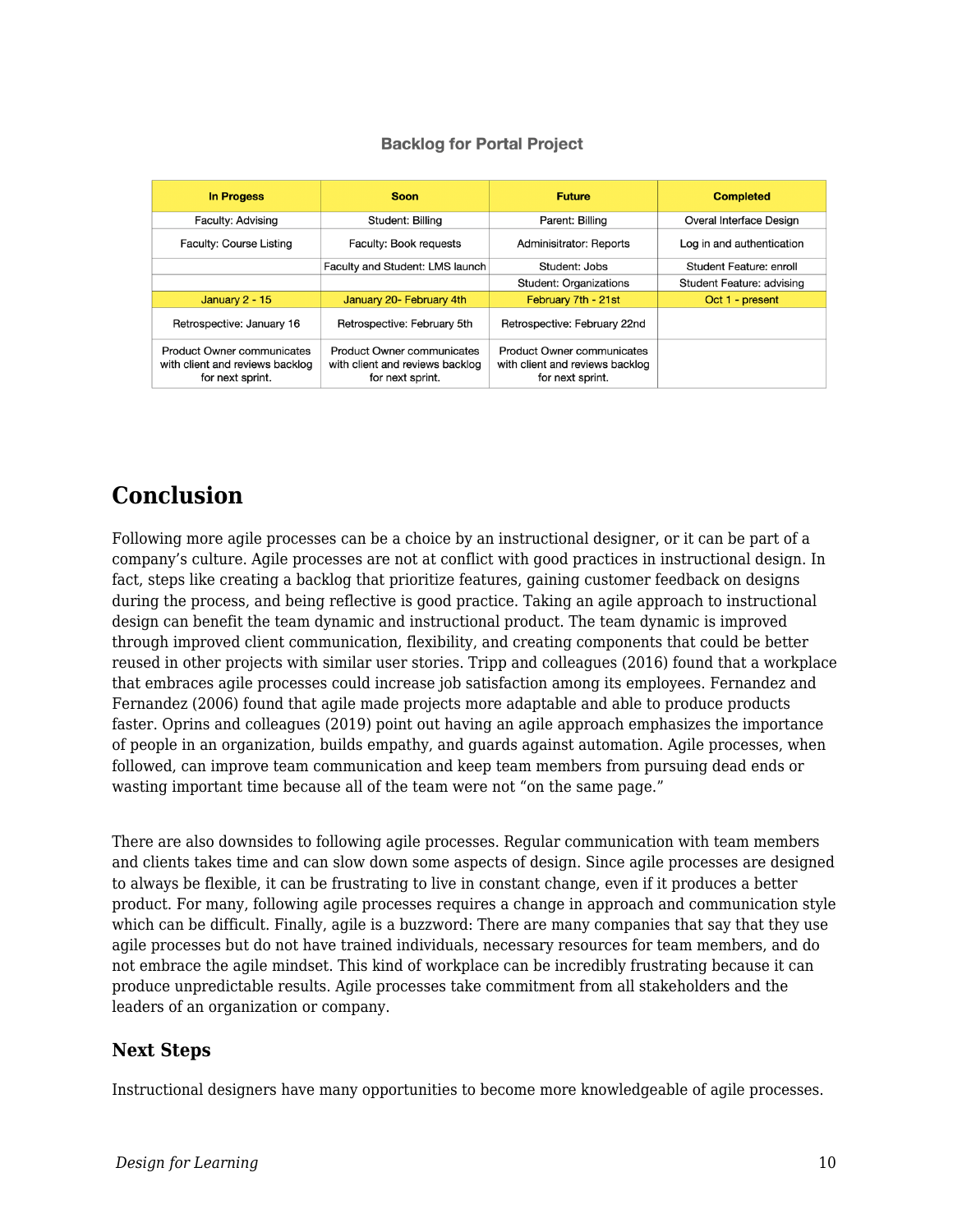First, there are many resources available about agile processes and thought processes available online. In addition to the Agile Manifesto itself, many Scrum professionals start with the Scrum guide ([https://edtechbooks.org/-rZPW\)](https://www.scrumalliance.org/learn-about-scrum/the-scrum-guide) to learn about agile processes in practice.

Second, talk to people working in the industry. Reach out to alumni from your instructional design program and ask them about the project management processes that they use.

Third, for those interested in pursuing an agile philosophy further, consider pursuing a professional certification as a Scrum Master ([https://edtechbooks.org/-jNf](https://www.scrumalliance.org/get-certified)). The certification can be earned after taking a short workshop about agile processes and then passing an exam. The workshops can range from \$1000 to \$5000, but the training produces a certification that can be included on a resume or LinkedIn profile.

#### **Takeaways**

As an instructional designer, you will work with a variety of teams within a company (instructional designers, content experts, trainers, HR, etc.). Understanding different ways that projects are managed within a company not only makes you more valuable within the organization, a better team member, but also helps you to be more flexible to your approach to instructional problems. Many companies that have adopted this approach would value instructional designers who are both aware of and have practiced agile approaches to be able meet the changing needs of the organization and its clients. If this is the way that you enjoy working, then become more knowledgeable on agile processes and look for a company that clearly integrates it into their culture.

#### **Links and Resources**

- Scrum Guide (A good place to start) [https://edtechbooks.org/-rZPW](https://www.scrumalliance.org/learn-about-scrum/the-scrum-guide))
- Scrum Alliance ([https://edtechbooks.org/-jNf](https://www.scrumalliance.org/get-certified)).
- Agile Instructional Design Course on LinkedIn Learning [https://edtechbooks.org/-XDT](https://www.linkedin.com/learning/agile-instructional-design/welcome)

### **Agile Activities**

Following are six activities designed to help you think critically about agile processes:

1. (A collaborative slides version of this activity is available view only at https://bit.ly/agileactivity. To be able to edit, choose *make a copy* from the file menu, then save it to your own Google Drive.)

An instructional design project on training about workplace bullying was handed to a team that had been designed in a traditional way. The new team uses agile processes. How could they break down this project into smaller chunks (aka create a backlog) to allow for prioritizing parts of the task and providing logical places to stop and receive feedback from the client throughout the process?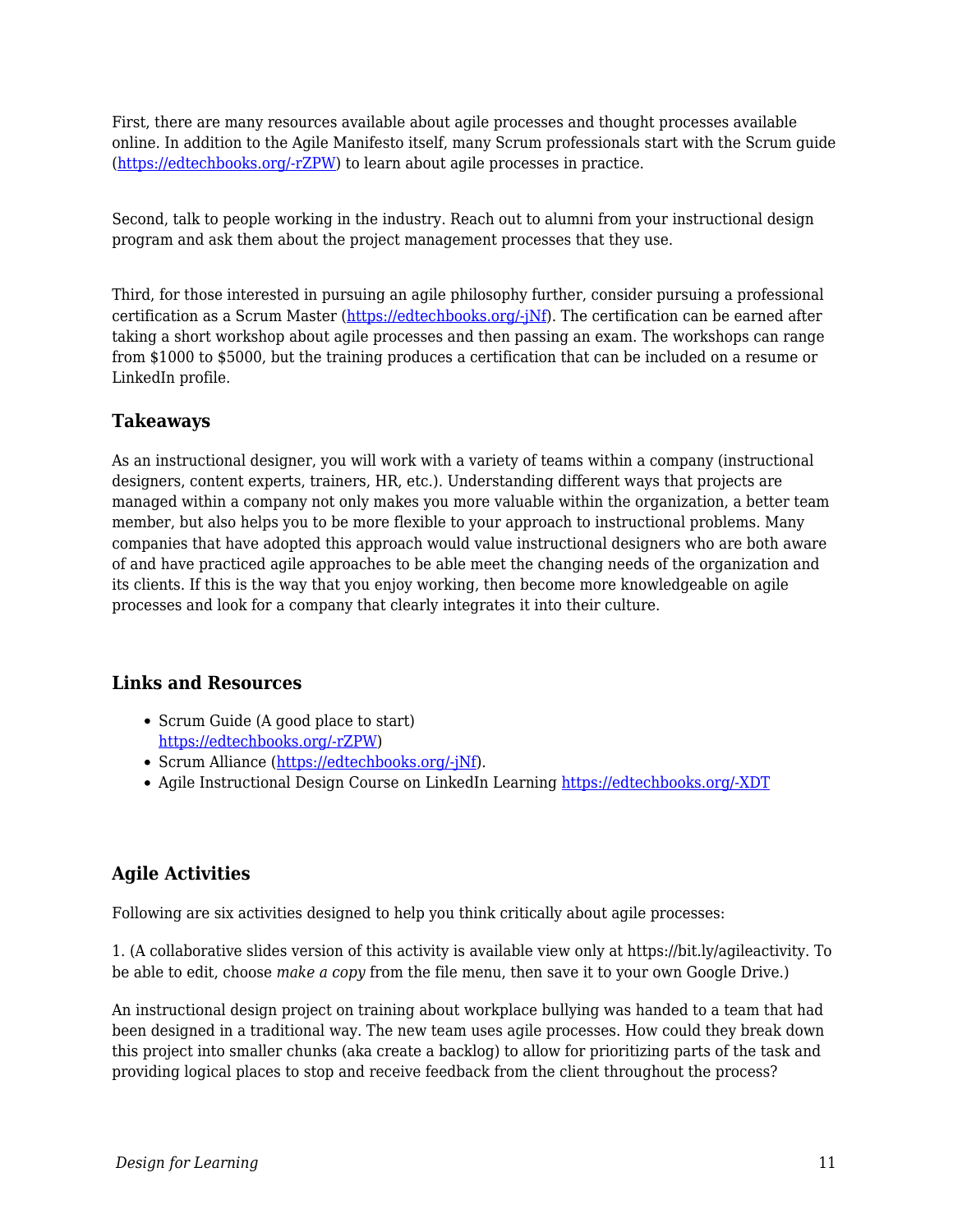- The tasks developed by the traditional team included:
- Explain terminology: bullying, bystander, and victim.
- Outline the roles that each individual takes in a bullying incident.
- Outline what employees should do if they witness bullying.
- Outline what employees should do if they experience bullying.
- Create a design for the look of the materials to create consistency between a face to face and online learning module.
- Create a list of resources available for additional information and training.
- Outline the company policies on bullying.
- Outline the processes for reporting bullying.
- Create example stories or cases with different perspectives (bully, bystander, and victim).
- Develop face-to-face workshop that will last 90 minutes.
- Develop an online tutorial that can be used to document compliance.
- Develop discussion questions for in person training.
- Develop quiz questions for an online module which can be recorded for compliance.
- Create a video with a bullying scenario from the workplace for in person training.
- Create a video with a bullying scenario for the online training.
- Develop a script and support materials for a face-to-face facilitator.

After breaking up the task into smaller groups, then plan the backlog. Many companies use a table design to show the progression of a project. Assign priorities to the groups you created above and explain why you arranged them that way.

| In Progress | Soon | Future | Completed |
|-------------|------|--------|-----------|
|-------------|------|--------|-----------|

Did the original team forget any task they might need? What were the tasks? How does this agile process help to refine the project and identify gaps?

2. You are designing a remote learning activity to be used by a teacher for a middle school classroom. Create a user story for the stakeholders involved. Think about parent, student, teacher, and curriculum coach. Explain what their needs may be and think about how your design may need to incorporate those needs.

3. Agile teams have been shown to be more effective than traditional teams. Why do you think this is the case?

4. Explain how agile processes value the relationship with the client.

5. At the end of a sprint, an agile team takes time to do a retrospective before starting the next group of tasks. How does scheduling time to reflect on a project in process increase efficiency when designing?

6. Read over the agile manifesto. Give examples of how it honors collaboration and the value of stakeholders.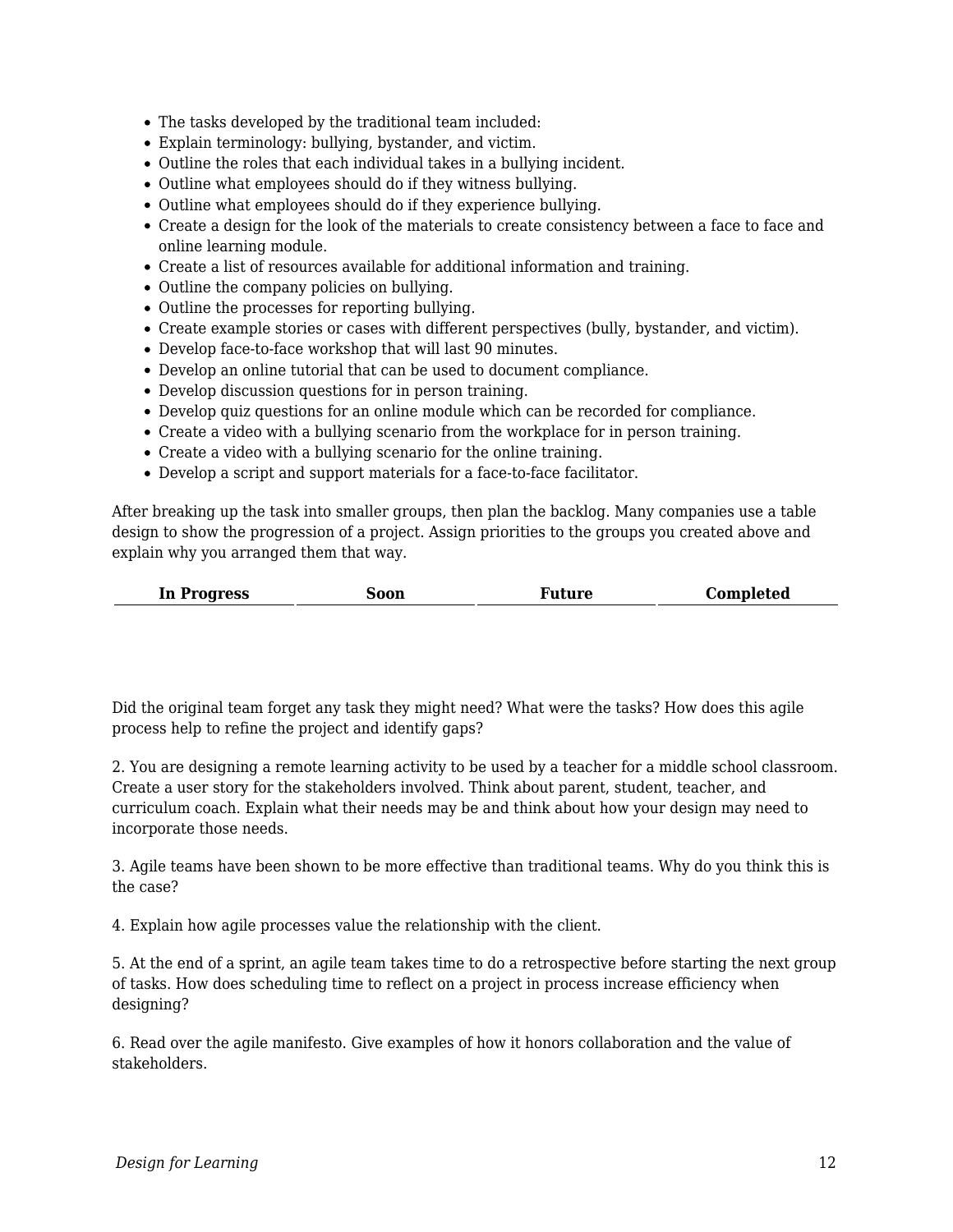## **References**

- Adnan, N.H. & Ritzhaupt, A.D. (2018). Software engineering design principles applied to instructional design: What can we learn from our sister discipline? *TechTrends*, *62*, 77–94. DOI: 10.1007/s11528-017-0238-5
- Agile Manifesto (2019) Agile Manifesto retrieved from https://agilemanifesto.org/iso/en/principles.html
- Beck, K., Beedle, M., Van Bennekum, A., Cockburn, A., Cunningham, W., Fowler, M., ... & Kern, J. (2001). *Manifesto for agile software development*.
- Budoya, C.M., Kissake, M.M., & Mtebe, J.S. (2019). Instructional design enabled agile method using ADDIE model and feature driven development method. *International Journal of Education and Development using Information and Communication Technology*, *15*(1), 35–54.
- Fernandez D.J & Fernandez J.D. (2008) Agile project management—agilism versus traditional approaches, *Journal of Computer Information Systems*, *49:2*, 10–17, DOI: 10.1080/08874417.2009.11646044
- Monteiro, C. V., da Silva, F. Q., dos Santos, I. R., Farias, F., Cardozo, E. S., do A. Leitão, A. R., Neto, D.N.& Pernambuco Filho, M. J. (2011, May). *A qualitative study of the determinants of selfmanaging team effectiveness in a scrum team*. In Proceedings of the 4th International Workshop on Cooperative and Human Aspects of Software Engineering (pp. 16–23).
- Nyce, C. M. (2017, December 8). *Agile software development: A history*. The Atlantic. Retrieved from: https://www.theatlantic.com/technology/archive/2017/12/agile-manifesto-a-history/547715/
- Oprins, R. J., Frijns, H. A., & Stettina, C. J. (2019, May). *Evolution of scrum transcending business domains and the future of agile project management*. In International Conference on Agile Software Development (pp. 244–259). Springer, Cham.
- Portman, H. (2019). *A project manager's guide to agile methodologies*. Retrieved from: https://thedigitalprojectmanager.com/agile-methodologies/
- Tripp, S. D., & Bichelmeyer, B. (1990). Rapid prototyping: An alternative instructional design strategy. *Educational Technology Research and Development*, *38*(1), 31–44.
- Tripp, J. F., Riemenschneider, C., & Thatcher, J. B. (2016). Job satisfaction in agile development teams: Agile development as work redesign. *Journal of the Association for Information Systems*, *17*(4), 1.
- Sutherland, J., & Schwaber, K. (2013). The scrum guide. *The definitive guide to scrum: The rules of the game*. Scrum.org, 268. Retrieved from: https://www.scrumalliance.org/learn-about-scrum/the-scrum-guide
- Willeke, M. H. (2011, August). Agile in academics: applying agile to instructional design. In 2011 Agile Conference (pp. 246–251). IEEE.doi: 10.1109/AGILE.2011.17.